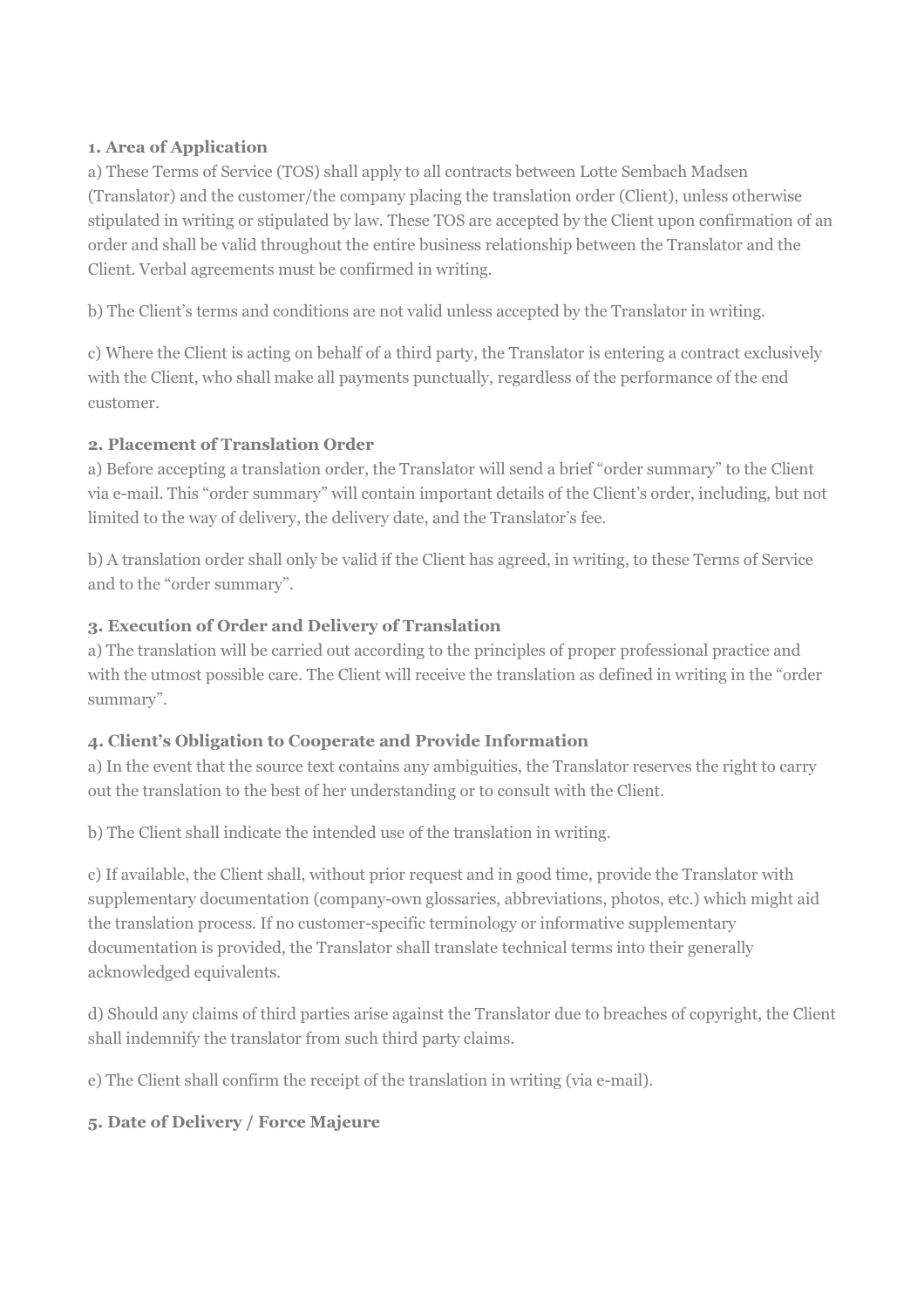a) If a fixed delivery date has been agreed upon in the "order summary", it is binding on the Translator unless Clause 5 b) herein applies.

b) The Translator shall not be in default if her non-performance is caused by circumstances beyond her control. If the delivery date cannot be met due to force majeure or other reasons which are not within the liability of the Translator (e.g. sudden illness of the Translator, family emergency, computer failure, etc.), the Translator shall inform the Client immediately. In such cases, both the Translator and the Client shall be entitled to withdraw from the contract. Withdrawal from the contract shall be given in writing. Translation work already completed up until the point of withdrawal shall be paid for by the Client. Further rights, especially claims for damages, shall be excluded for such cases.

c) In all cases, a period of grace may be granted if both parties agree in writing.

## 6. Data Protection / Confidentiality

a) All translation assignments will be treated confidentially.

b) The Translator reserves the right to use translated texts (especially websites), which are made available to the public after the translation has been completed, for reference purposes.

c) Texts with punishable content and texts that offend common decency are not subject to Clause 6 a) herein and can be refused by the Translator, even after conclusion of the contract.

## 7. Termination of Contract

a) In the event that the Client cancels an order without being entitled to do so by law or contract, the Translator shall be paid for translation services rendered up to the date of termination. The contract must be terminated in writing.

# 8. Correction of Mistakes / Warranty Claims

a) The Translator shall not be liable for mistakes resulting from badly legible, incorrect, or incomplete original texts or from incorrect customer-specific terminology.

b) In the event that the Client is not satisfied with the quality of the translation, the Client shall lodge a formal complaint with the Translator within thirty (30) days of receipt of the translation. The alleged mistakes must be adequately identified in writing, and the complaint must contain evidence. If the translator does not receive a written complaint within the said thirty days, the translation shall be deemed to be without mistakes.

c) The Client shall grant the Translator an appropriate period of time to rectify any mistakes. If the Client refuses to grant the Translator a reasonable period of time for the correction of the mistakes, the Translator shall no longer be liable for such mistakes. If the mistakes are remedied by the Translator within the aforementioned appropriate period, the Client shall not be entitled to any price reductions. In the event that the Translator does not remedy the mistakes within the applicable period, the Client shall be entitled to demand a price reduction. Warranty claims shall not entitle the Client to withhold any agreed payments.